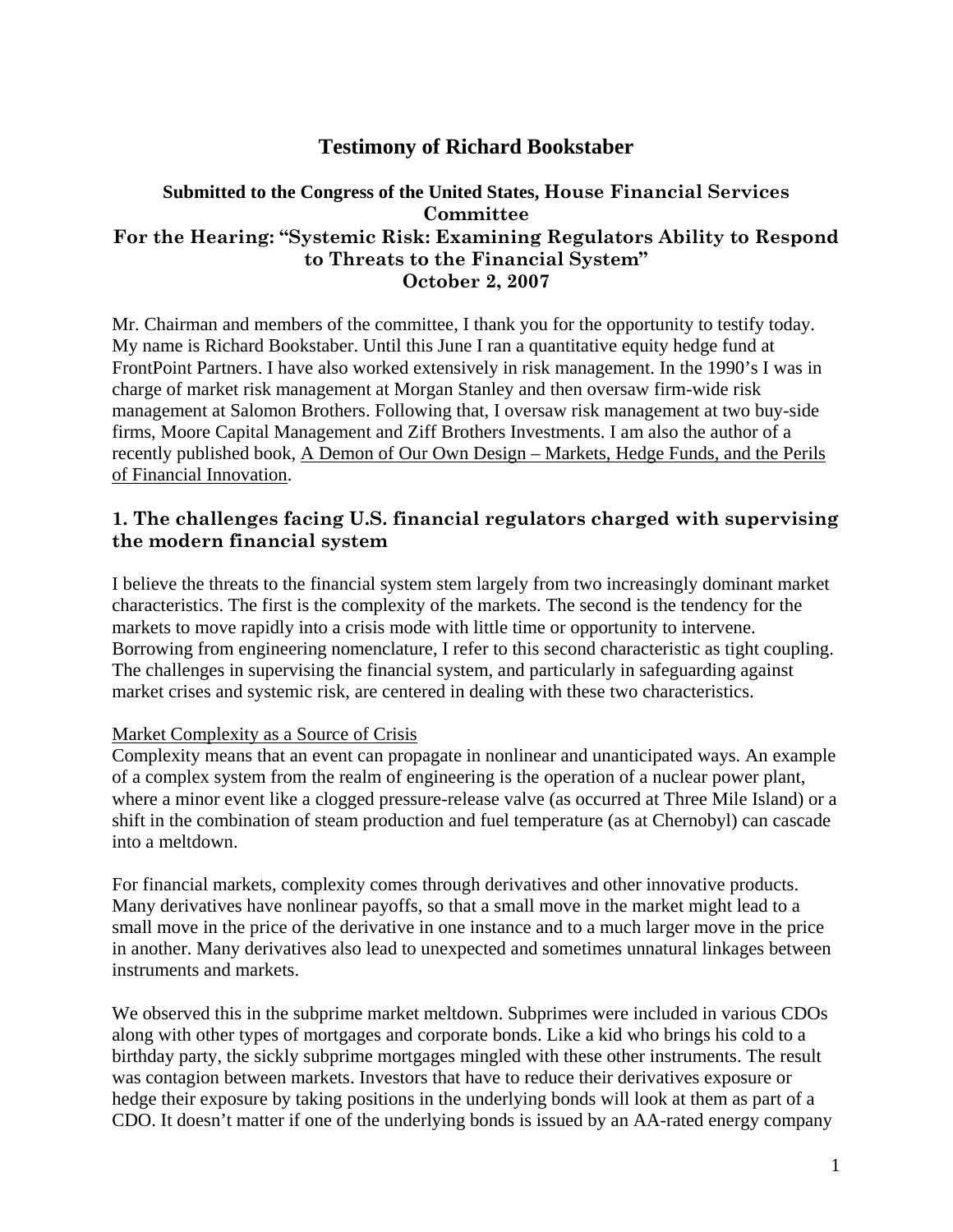and another by a BB financial; the bonds in a given package will move in lockstep. And although subprime happens to be the culprit this time around, any one of the markets involved in the CDO packaging could have started things off.

### Tight Coupling and Market Shocks

Tight coupling is a term I have borrowed from systems engineering. A tightly coupled process progresses from one stage to the next with no opportunity to intervene. If things are moving out of control, you can't pull an emergency lever and stop the process while a committee convenes to analyze the situation. Examples of tightly coupled processes include a space shuttle launch, a nuclear power plant moving toward criticality and even something as prosaic as the process of baking bread.

In financial markets tight coupling comes from the feedback between mechanistic trading, price changes and subsequent trading based on the price changes. The mechanistic trading can result from a computer-driven program, like what we saw with portfolio insurance during the 1987 crash. Or, more commonly, it can result from the effects of leverage. When things start to go badly for a highly leveraged fund, its collateral can drop to the point that its lenders force it to start selling assets. This selling can lead to a drop in prices leading the collateral to decline further, forcing yet more sales. The resulting downward cycle is exactly what we saw with the demise of LTCM.

And it gets worse. Just like complexity, the tight coupling born of leverage can lead to surprising linkages between markets. High leverage in one market can end up devastating another unrelated and perfectly healthy market. This happens when a market under stress becomes illiquid and fund managers must look to other markets: If you can't sell what you want to sell, you sell what you can. This puts pressure on markets that have nothing to do with the original problem, other than that they happened to be home to securities held by a fund in trouble. Now other highly leveraged funds with similar exposure in these markets are forced to sell, and the cycle continues. Looking back again at LTCM, the trigger for LTCM's failure was a default in the Russian debt market, a market where LTCM had little if any exposure. The point is that ultimately most financial crises have to do with who owns what, who is under pressure and what else they own.

## **2. Do regulators have the tools they need to meet these challenges?**

The starting point for grappling with systemic risk, and in particular with dealing with the threats that come from innovative products on the one hand and from high leverage on the other, is getting the right data. And we do not have much of the data we need.

For example, can we lay out the intricate web of counterparty risk for swaps and derivatives – who owes what to whom? Can we monitor the amount of leverage being employed by various types of hedge funds? Can we tell, even after that fact, the nature of the positions or strategies that are concentrated in specific types of market participants? At this point, we cannot. And so we cannot map out how a failure in one segment of the financial market might propagate out to affect other segments. Nor can we learn from past market crises, because we cannot recreate what occurred.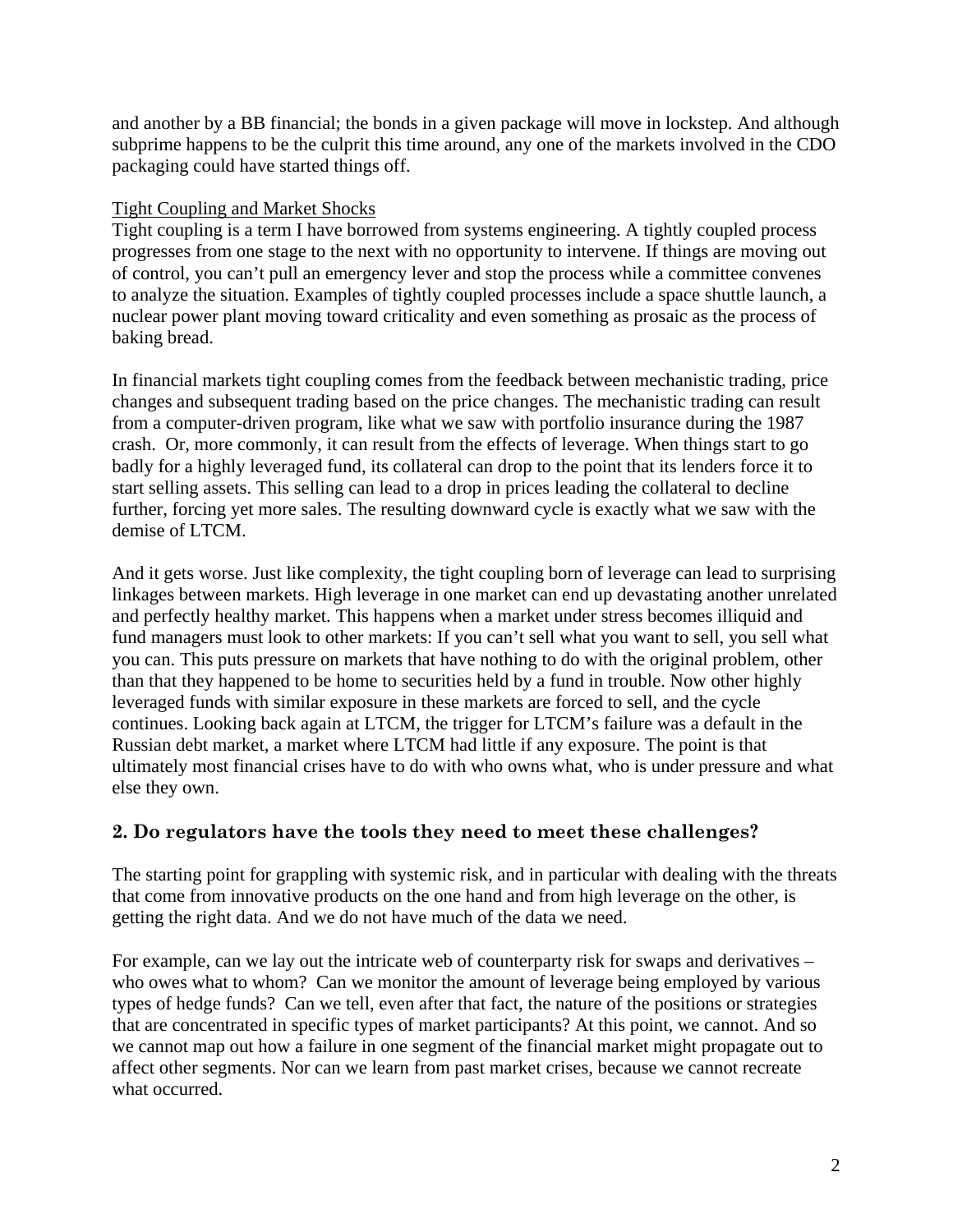It is as if the NTSB were not given flight recorders or allowed to investigate the crash site, or the NRC were not allowed access to nuclear power facilities. For example, in a few days in early August many quantitative long/short equity hedge funds suffered large losses, in some cases of over 30 percent. We do not know what set off the wave of these losses or why the losses affected so many of these funds. We suspect high leverage was a culprit and the triggering event was somehow related to the subprime and credit stresses, but we do not know because we do not have the relevant data.

I suggest three steps to improve the tools for meeting the regulatory challenges.

The first step is to create a committee to review the types of data that would be necessary to evaluate market dislocations and to monitor system risk at the broad market level. I have mentioned a few of the areas of critical data above.

The second step is to determine the necessary powers to allow the regulatory bodies to access these data. The most glaring area where such powers are absent is in the realm of the hedge funds. There are arguments made against providing position transparency to regulators because of the sensitivity of this information. The issues are real, but that said, many hedge funds already provide their positions to third party risk management providers, and thus it seems hard to argue against also providing them to a government regulator. In any case, much critical information does not require drilling down to the position level details. We should also consider how to extend regulatory powers to compel banks and investment banks to provide counterparty and inventory data. On a technical note, with the use of modern extensible mark-up languages there is little difficulty in establishing protocols for data to be provided efficiently.

The third step is to create a regulatory body, a government-level risk manager with a role perhaps modeled after that of industry-level risk managers, that can use these data to monitor potential systemic threats and to investigate and learn from market failures.

#### **3. What changes should be contemplated to our regulatory system?**

In speaking to the question of regulation, let me start by confirming the premise: The markets require regulation. There are clear profit incentives for the banks and investment banks to facilitate, even to encourage, leverage, just as there are strong profit incentives for them to design and market innovative products. And there are competitive pressures for hedge funds and others to avail themselves of these. But on the margin, each decision to increase leverage and to create an innovative product adds to the potential for market crises and systemic risk by increasing the tight coupling and complexity of the market. The business decisions do not take this into account. In other words, there is an unpriced negative externality to the actions of market participants. And unpriced negative externalities require intervention.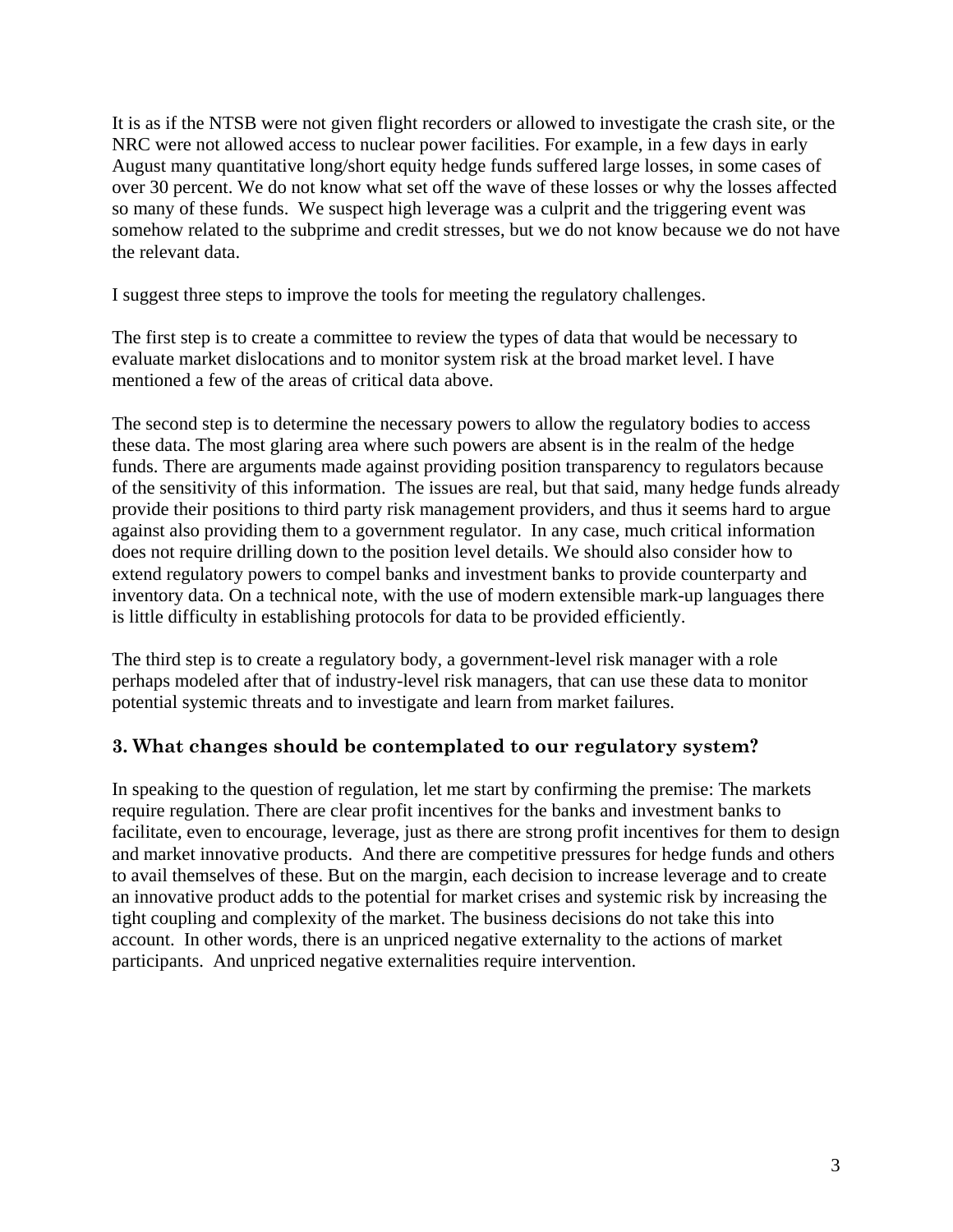#### Reducing leverage and market complexity

Insofar as complexity and leverage are critical components of market crises, regulation needs to address these two factors. If we allow leverage to mount and allow new derivatives and swaps to grow unfettered, and then try to impose regulation above that, we will fail. Indeed, if the potential for systemic risk stems from market complexity, adding layers of regulation might actually make matters worse by increasing the overall complexity of the financial system. This may seem to be an abstract argument, but a number of crises in other industries – including ValuJet, Chernobyl and Three Mile Island – occurred due to complications that arose from mandated safety measures.

Often a hedge fund manager is faced with the choice of either increasing leverage to try to meet target returns or see his business diminish. There are thus strong incentives to push leverage to the edge. This is especially the case because few hedge funds face an accounting of their use of leverage; few provide any data on the level of leverage in their portfolios. Since high leverage is the most common source of market cascades, where forced selling leads to price drops which leads to more forced selling, the first step in addressing tight coupling is to control the leverage employed by hedge funds and others.

In terms of controlling innovative products, just because someone can design a new type of derivative or structured product doesn't mean they should. It is true that in the academic economist's view of the world they should, because each new product increases the set of contingencies that can be addressed by the market. But this ignores the implications these instruments have on the complexity of the market. On the margin they increase complexity of the markets and through that they increase the likelihood of crises.

I suggest the regulatory system actively engage in controlling leverage and in limiting the arms race of innovative products. This is a markedly different approach to regulation than is taken now. It is more invasive to the market and might face political hurdles that would make it impractical to execute. However, I believe the most effective regulation will address these key sources of market crisis head on.

#### Using circuit-breakers to stop a tightly coupled crisis

Regulators may be able to curb a systemic threat if they can break the tight coupling during an emerging crisis. We have had a number of successes in stemming the threats though this route. In the Crash of 1987, the seemingly inexorable downward cycle caused by the computer-driven selling of portfolio insurance programs was stemmed by the use of the so-called circuit breakers. The LTCM failure saw its systemic effects forestalled by the Federal Reserve's actions in bringing together a bank consortium and having them stop the demand for sales to meet collateral. In both of these cases a mechanism broke the tight coupling. Circuit breakers can provide breathing room so that those under pressure have time to negotiate with their creditors, seek sources of liquidity and capital, and strategize with their investors.

I suggest any regulatory solution include the ability for the regulator to invoke circuit breakers, by whatever guise, during periods of market crisis.